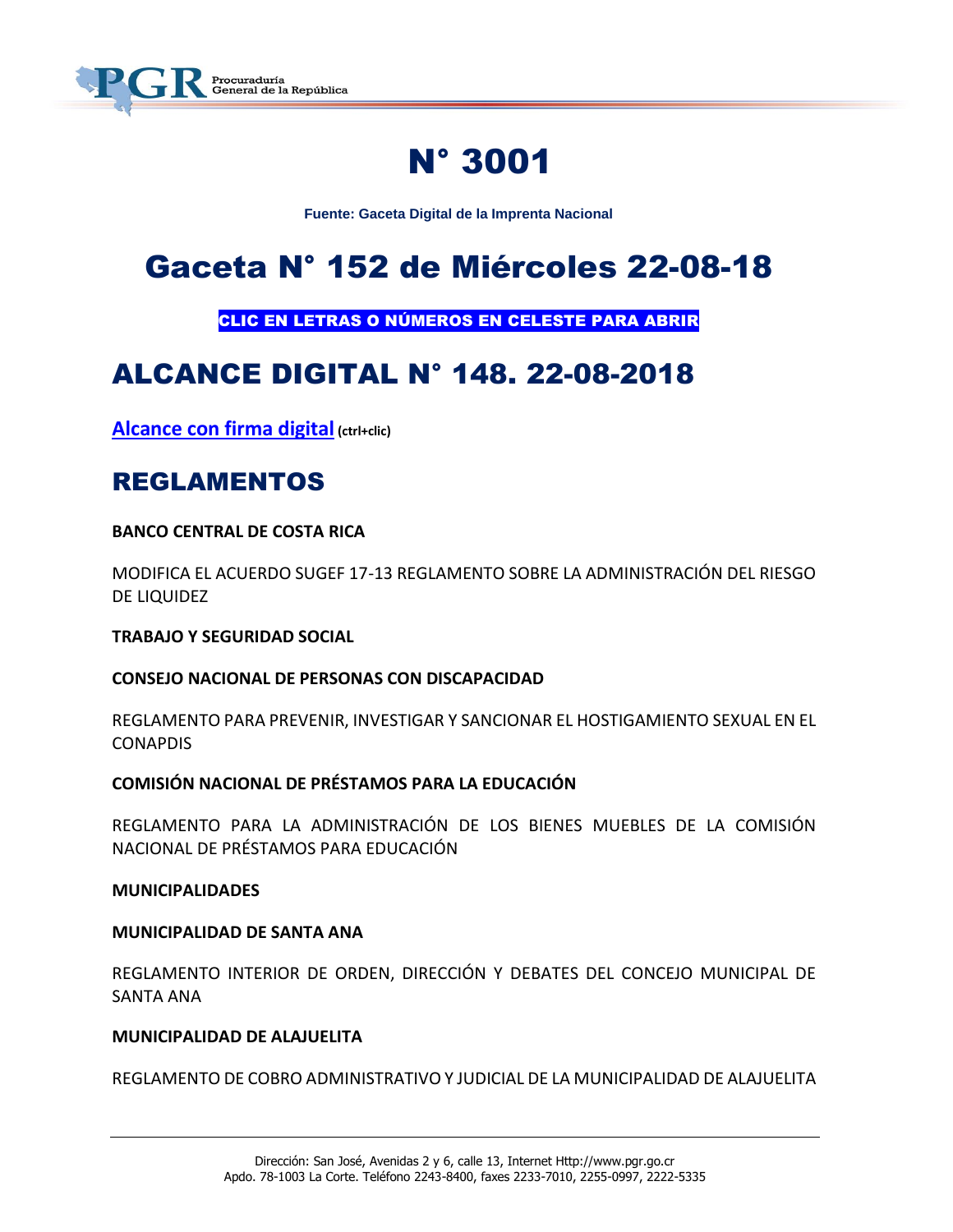

PROYECTO DE REGLAMENTO DEL DEPARTAMENTO DE POLICÍA MUNICIPAL, DE LA MUNICIPALIDAD DEL CANTÓN DE ALAJUELITA

2

#### **MUNICIPALIDAD DE ACOSTA**

REGLAMENTO MUNICIPAL PARA LA GESTIÓN INTEGRAL DE RESIDUOS SÓLIDOS EN EL CANTÓN DE ACOSTA

#### **MUNICIPALIDAD DE CARTAGO**

REFORMA INTEGRAL DEL REGLAMENTO DE ORGANIZACIÓN Y FUNCIONAMIENTO DEL COMITÉ DE DEPORTES Y RECREACIÓN DEL CANTÓN CENTRAL DE CARTAGO, ACUERDO N° 31 DEL ACTA 130-2000, DEL 21 DE FEBRERO DE 2000 PARA QUE EN ADELANTE SE LEA: "REGLAMENTO DE ORGANIZACIÓN Y FUNCIONAMIENTO DEL COMITÉ CANTONAL DE DEPORTES Y RECREACIÓN DE CARTAGO

PROYECTO DE "REGLAMENTO PARA LA ADQUISICIÓN Y RECEPCIÓN DE BIENES, SERVICIOS Y OBRAS COMITÉ CANTONAL DE DEPORTES Y RECREACIÓN DE CARTAGO

#### **MUNICIPALIDAD DE PARAÍSO**

REGLAMENTO PARA EL PROCEDIMIENTO DE COBRO ADMINISTRATIVO, EXTRAJUDICIAL Y JUDICIAL DE LA MUNICIPALIDAD DE PARAÍSO

#### **MUNICIPALIDAD DE SIQUIRRES**

REGLAMENTO SOBRE LA SIMPLIFICACIÓN DE TRÁMITES PARA LOS CIUDADANOS DEL CANTÓN DE SIQUIRRES SEGÚN LEY N° 8220.

REGLAMENTO DE ACTIVOS, PLANTA Y EQUIPO DE LA MUNICIPALIDAD DE SIQUIRRES

# LA GACETA

**[Gaceta con Firma digital](https://www.imprentanacional.go.cr/pub/2018/08/22/COMP_22_08_2018.pdf) (ctrl+clic)**

### PODER LEGISLATIVO

NO SE PUBLICAN LEYES

### PODER EJECUTIVO

#### NO SE PUBLICAN DECRETOS EJECUTIVOS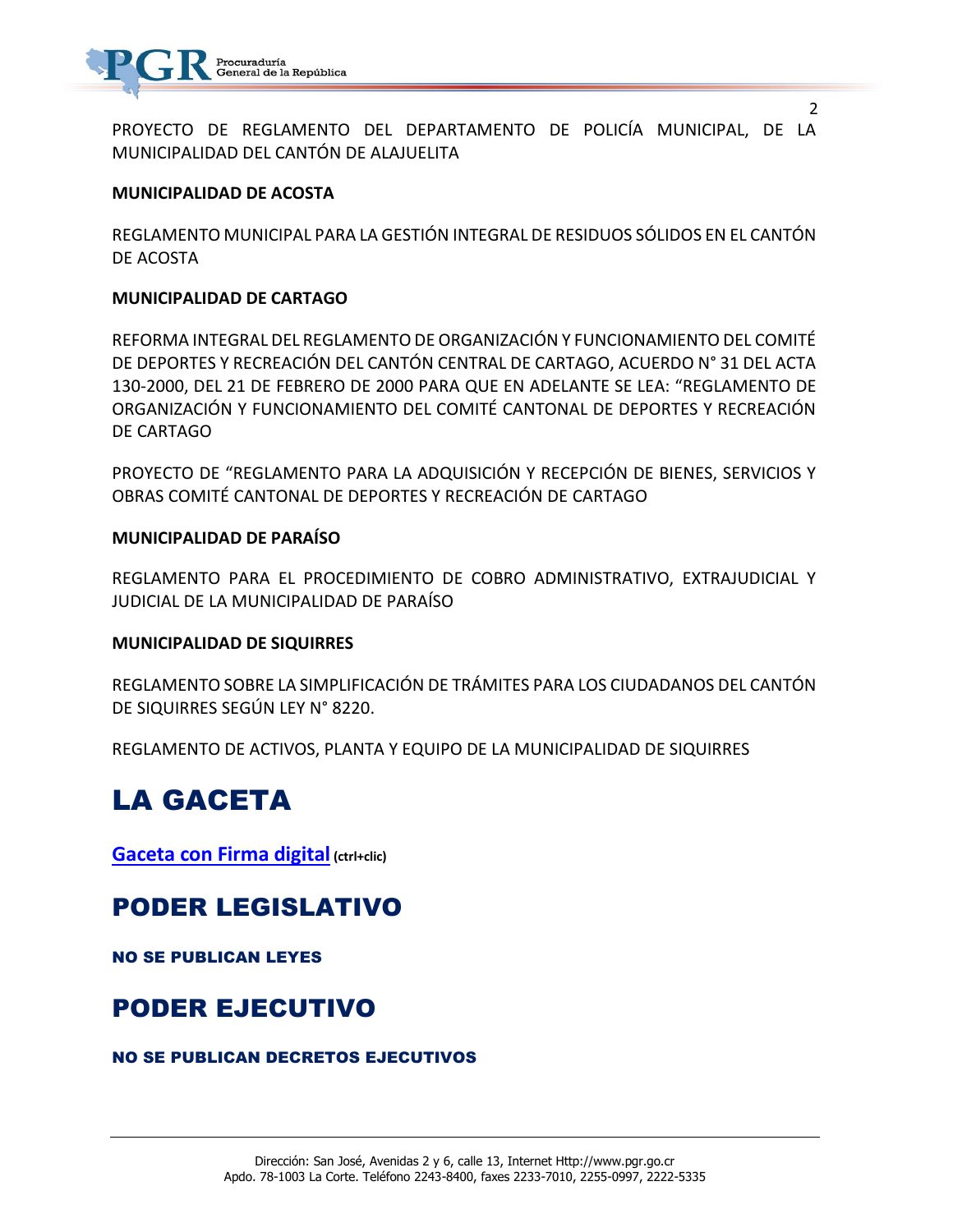

### DOCUMENTOS VARIOS

- FDUCACIÓN PÚBLICA
- [TRABAJO Y SEGURIDAD SOCIAL](https://www.imprentanacional.go.cr/gaceta/#trabajo-y-seguridad-social)
- [JUSTICIA Y PAZ](https://www.imprentanacional.go.cr/gaceta/#justicia-y-paz)
- [AMBIENTE Y ENERGÍA](https://www.imprentanacional.go.cr/gaceta/#ambiente-y-energa)

### TRIBUNAL SUPREMO DE ELECCIONES

- **• [EDICTOS](https://www.imprentanacional.go.cr/gaceta/#edictos)**
- [AVISOS](https://www.imprentanacional.go.cr/gaceta/#avisos)

### CONTRATACION ADMINISTRATIVA

- [MODIFICACIONES A LOS PROGRAMAS](https://www.imprentanacional.go.cr/gaceta/#modificaciones-a-los-programas)
- **•** [LICITACIONES](https://www.imprentanacional.go.cr/gaceta/#licitaciones)
- [ADJUDICACIONES](https://www.imprentanacional.go.cr/gaceta/#adjudicaciones)
- [REMATES](https://www.imprentanacional.go.cr/gaceta/#remates)
- **[NOTIFICACIONES](https://www.imprentanacional.go.cr/gaceta/#notificaciones)**
- [REGISTRO DE PROVEEDORES](https://www.imprentanacional.go.cr/gaceta/#registro-de-proveedores)
- [FE DE ERRATAS](https://www.imprentanacional.go.cr/gaceta/#fe-de-erratas)

### INSTITUCIONES DESCENTRALIZADAS

- **[BANCO DE COSTA RICA](https://www.imprentanacional.go.cr/gaceta/#banco-de-costa-rica)**
- [UNIVERSIDAD DE COSTA RICA](https://www.imprentanacional.go.cr/gaceta/#universidad-de-costa-rica)
- [UNIVERSIDAD NACIONAL](https://www.imprentanacional.go.cr/gaceta/#universidad-nacional)
- [INSTITUTO TECNOLÓGICO DE COSTA RICA](https://www.imprentanacional.go.cr/gaceta/#instituto-tecnolgico-de-costarica)

### AVISOS

- [CONVOCATORIAS](https://www.imprentanacional.go.cr/gaceta/#convocatorias)
- [AVISOS](https://www.imprentanacional.go.cr/gaceta/#avisos)

### NOTIFICACIONES

- [JUSTICIA Y PAZ](https://www.imprentanacional.go.cr/gaceta/#justicia-y-paz)
- [AVISOS](https://www.imprentanacional.go.cr/gaceta/#avisos)

## BOLETÍN JUDICIAL

**[Boletín con Firma digital](https://www.imprentanacional.go.cr/pub-boletin/2018/08/bol_22_08_2018.pdf) (ctrl+clic)**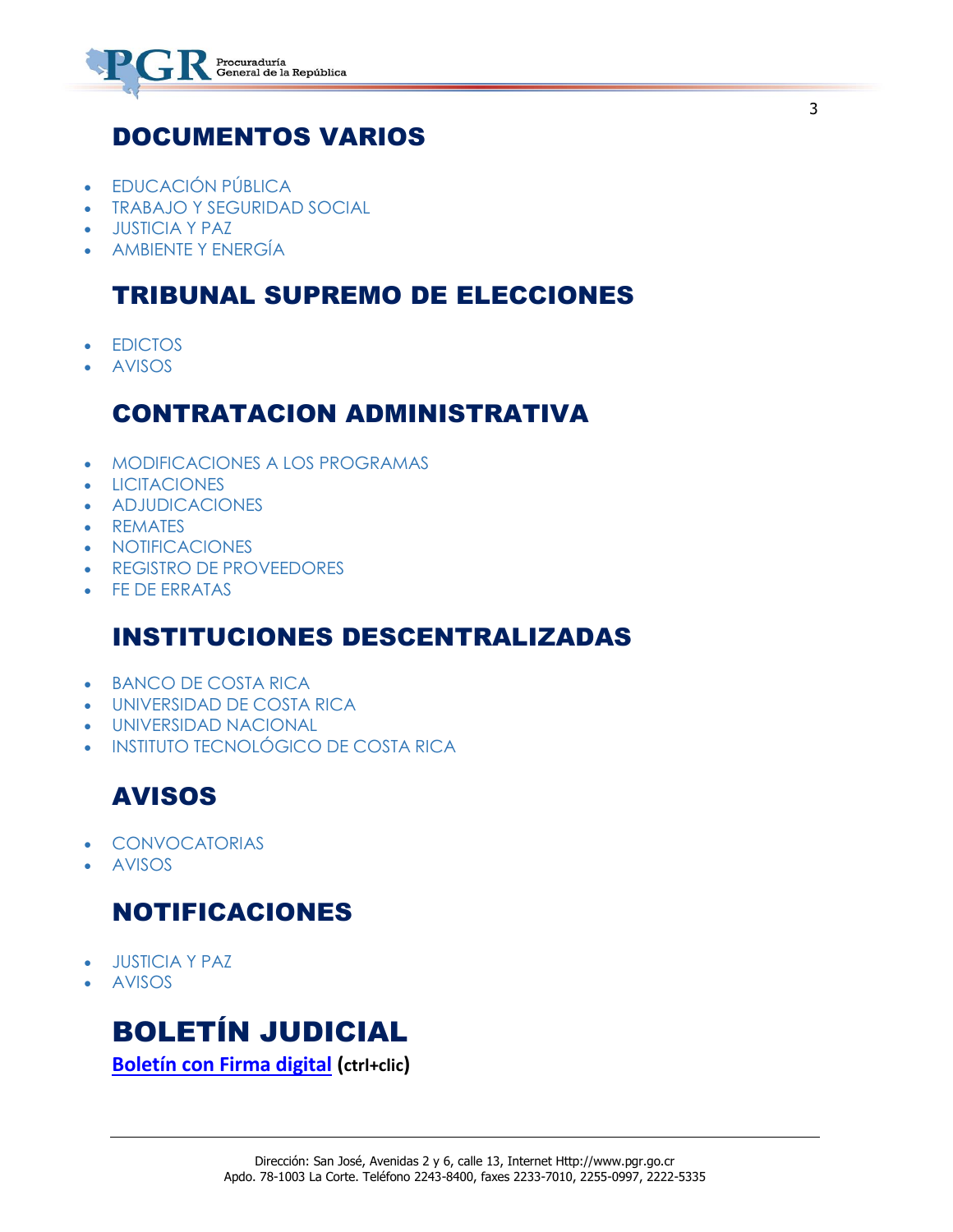#### CORTE SUPREMA DE JUSTICIA.

#### SECRETARIA GENERAL

#### **CIRCULAR N° 8-2018**

ASUNTO: DISPONIBILIDAD DURANTE EL 4 DE FEBRERO DE 2018

#### **CIRCULAR N° 10-2018**

ASUNTO: ACTUALIZACIÓN DEL LIBRO DE COMPETENCIA TERRITORIAL

#### **CIRCULAR N° 11-2018**

ASUNTO: DEPURACIÓN DE LOS ACCESOS Y PERMISOS OTORGADOS MEDIANTE EL APLICATIVO DE SEGURIDAD DEL SISTEMA COSTARRICENSE DE GESTIÓN DE LOS DESPACHOS JUDICIALES

4

#### **CIRCULAR Nº 12-2018**

ASUNTO: MODIFICACIÓN DEL PUNTO 10) DEL PROCEDIMIENTO PARA SOLICITUD Y ENTREGA DE EQUIPO Y MOBILIARIO ESPECIAL

#### **CIRCULAR N° 13 -2018**

ASUNTO: "FORMULARIO DE SOLICITUD DE ESTUDIO DE RECURSO HUMANO A LA DIRECCIÓN DE PLANIFICACIÓN PARA APROBAR POR EL CONSEJO SUPERIOR"

#### **CIRCULAR N° 14-2018**

ASUNTO: LINEAMIENTOS SOBRE SOLICITUDES DE SERVICIO A LA DIRECCIÓN DE TECNOLOGÍA PARA QUE SE MODIFIQUEN O ELIMINEN DATOS EN LOS SISTEMAS

#### **CIRCULAR N° 15-2018**

ASUNTO: DISPOSICIONES SOBRE EL AGREGADO DE DOCUMENTACIÓN Y/O ESCRITOS A LOS EXPEDIENTES ELECTRÓNICOS

#### **CIRCULAR N° 16-2018**

ASUNTO: RESOLUCIÓN DE LOS RECURSOS DE RECONSIDERACIÓN PRESENTADOS CONTRA LOS ACTOS DICTADOS POR EL CONSEJO SUPERIOR DEL PODER JUDICIAL

#### **CIRCULAR N° 18-2018**

ASUNTO: AFILIACIÓN PREVIA DE LAS PERSONAS BENEFICIARIAS DE PENSIONES ALIMENTARIAS AL BANCO DE COSTA RICA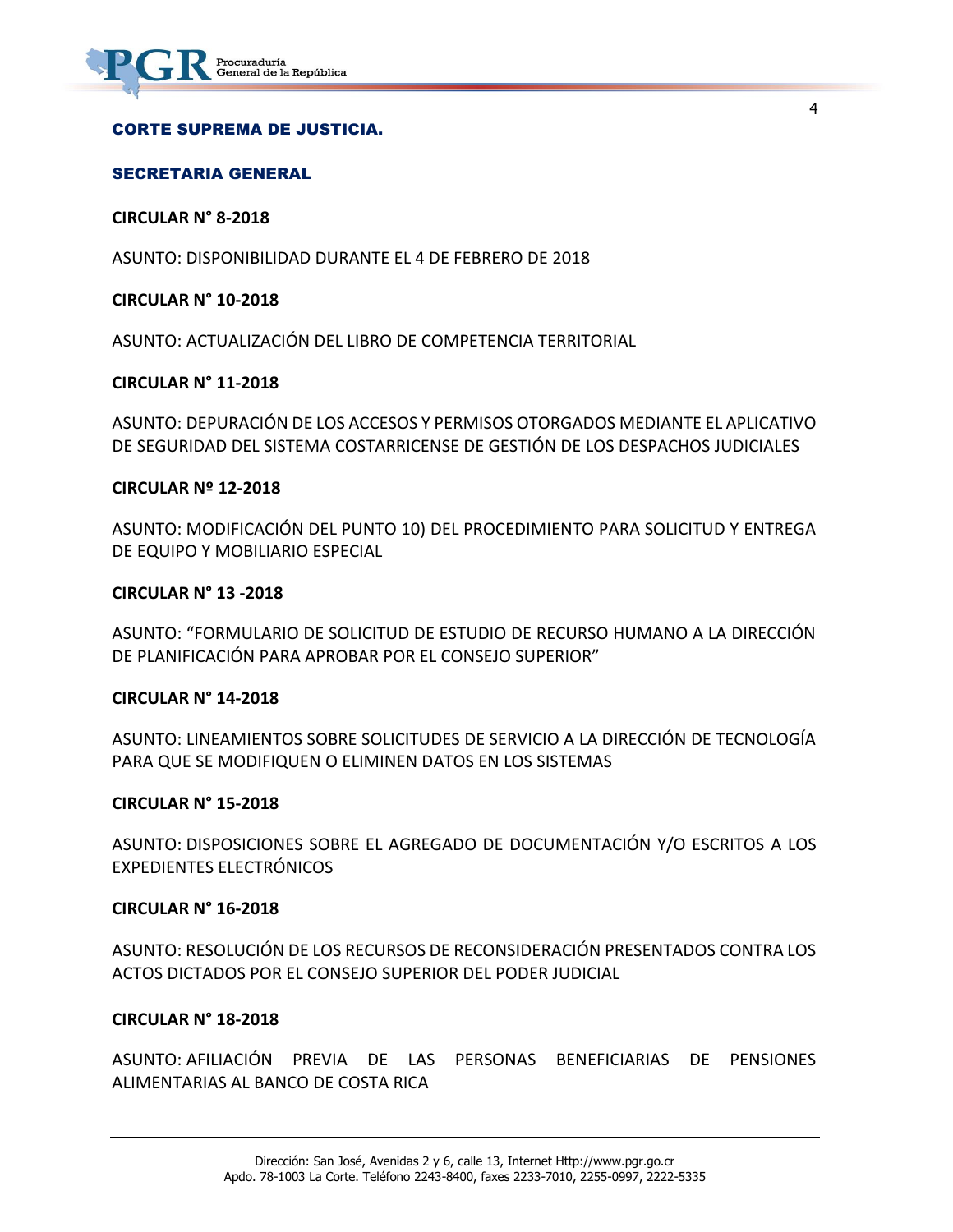

#### **CIRCULAR Nº 19-2018**

ASUNTO: ELIMINACIÓN DEL PROCEDIMIENTO DE IMPRESIÓN DE LAS LISTAS DE RESULTADOS DE LAS NOTIFICACIONES REALIZADAS POR MEDIO DE FAX Y CORREO ELECTRÓNICO

#### **CIRCULAR N° 21-2018**

ASUNTO: TRÁMITE ADMINISTRATIVO PARA LA ITINERACIÓN DE INCOMPETENCIAS

#### **CIRCULAR Nº 23-2018**

ASUNTO: ACLARACIÓN DE LA CIRCULAR N° 203-2013, SOBRE "DIRECTRICES PARA EL MEJOR APROVECHAMIENTO DE LAS PLAZAS DE JUEZAS Y JUECES SUPERNUMERARIOS"

#### **CIRCULAR N° 24-2018**

ASUNTO: LISTA DE RESOLUCIONES QUE DEBEN DE ASIGNÁRSELES NÚMERO Y EL PROCEDIMIENTO PARA LA APLICACIÓN

#### **CIRCULAR Nº 25-2018 (Se reproduce por error en el original lo que se encuentra en negrita)**

ASUNTO: GUÍA PARA USO DE RED INALÁMBRICA INSTITUCIONAL

#### **CIRCULAR Nº 28-2018**

ASUNTO: FORMULARIO PARA INFORMAR SOBRE LA SITUACIÓN DE LAS PERSONAS DETENIDAS EN LOS LUGARES DE DETENCIÓN DEL ORGANISMO DE INVESTIGACIÓN JUDICIAL

#### **CIRCULAR N° 29-2018**

ASUNTO: RECORDATORIO DE LAS RESPONSABILIDADES, OBLIGACIONES Y DEBERES DEL PERSONAL JUDICIAL EN CASO QUE TENGAN CONOCIMIENTO SOBRE SITUACIONES DE HOSTIGAMIENTO SEXUAL

#### **CIRCULAR N° 31-2018**

ASUNTO: INFORME SOBRE LA SEGURIDAD Y RESISTENCIA DE LOS DISPOSITIVOS ELECTRÓNICOS, REMITIDO POR LA UNIDAD ESPECIALIZADA DE ATENCIÓN A PERSONAS SUJETAS AL USO DE MECANISMOS ELECTRÓNICOS EL MINISTERIO DE JUSTICIA Y PAZ

#### **CIRCULAR Nº 32-2018**

ASUNTO: REITERACIÓN DE LA CIRCULAR Nº 216-16 "DEBER DE LOS CENTROS DE RESPONSABILIDAD DE VIGILAR LAS ESPECIFICACIONES DE COMPRAS Y CUMPLIR CON LOS CRONOGRAMAS PARA LAS CONTRATACIONES"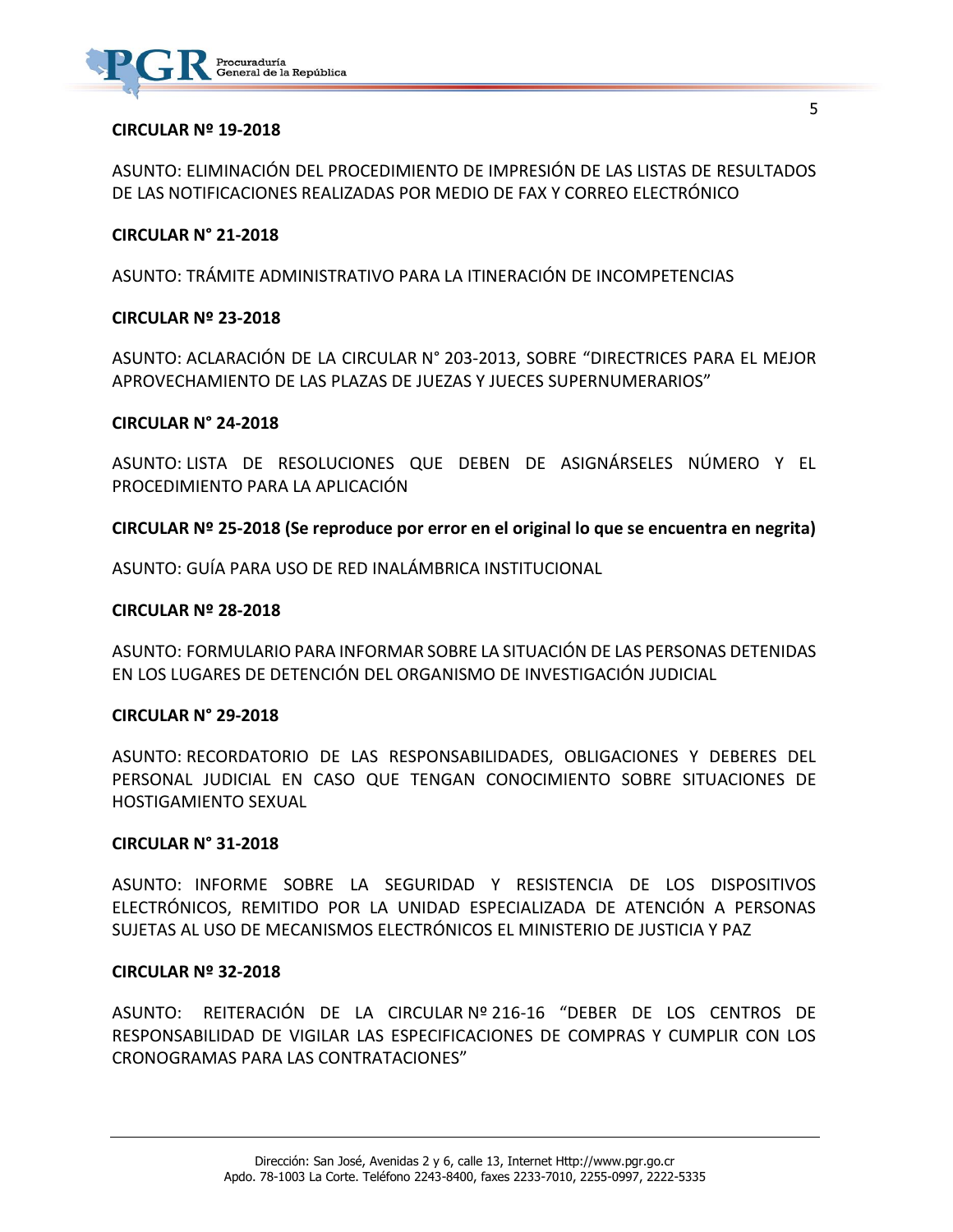

#### **CIRCULAR N° 33-2018**

ASUNTO: OPCIÓN "CAMBIO DE AUTORIDAD" EN EL SISTEMA INTEGRADO DE INFRACCIONES DEL CONSEJO DE SEGURIDAD VIAL

#### **CIRCULAR N° 35-2018**

ASUNTO: AUTENTICACIÓN DE ESCRITOS DE ARREGLOS EXTRAJUDICIALES EN MATERIA DE TRÁNSITO

#### **CIRCULAR N° 36-2018**

ASUNTO: DEBER DE LOS EQUIPOS INTERDISCIPLINARIOS DE JUSTICIA RESTAURATIVA DE REALIZAR AUDIENCIAS DE VERIFICACIÓN, PARTICIPAR EN LAS REUNIONES PARCIALMENTE RESTAURATIVAS Y OBLIGACIÓN DE VISITAR A LAS REDES DE APOYO Y A LAS PERSONAS USUARIAS

#### **CIRCULAR Nº 38-2018**

ASUNTO: DEJAR SIN EFECTO CIRCULAR Nº 107-16 "AUTORIZACIÓN DEL CAMBIO DE CARACTERÍSTICAS DE LOS VEHÍCULOS QUE PRESENTA LA PERSONA USUARIA ANTE EL REGISTRO NACIONAL MANTENIENDO LA ANOTACIÓN DE GRAVAMEN JUDICIAL"

#### **CIRCULAR Nº 40-2018**

ASUNTO: PLAN PILOTO DE EVALUACIÓN DEL DESEMPEÑO

#### **CIRCULAR N° 42-2018**

ASUNTO: REITERACIÓN DE LA CIRCULAR N° 90-2016 "ORDENAR EL DEPÓSITO JUDICIAL EN FAVOR DEL INSTITUTO COSTARRICENSE SOBRE DROGAS DE LOS AUTOMOTORES DECOMISADOS EN CAUSAS POR SICOTRÓPICOS O DELINCUENCIA ORGANIZADA"

#### **CIRCULAR N° 43-2018 (Reproducción por error)**

ASUNTO: ADICIÓN A LA CIRCULAR N° 171-17 "LISTADO DE SERVICIOS DEL DEPARTAMENTO DE CIENCIAS FORENSES PARA GARANTIZAR LA CERTEZA DE LAS PERICIAS Y FIABILIDAD DE RESULTADO"

#### **CIRCULAR Nº 44 -2018**

ASUNTO: SOLICITAR A LAS OFICINAS DE RECEPCIÓN DE DOCUMENTOS DE LOS DESPACHOS JUDICIALES QUE ESTAMPEN EL SELLO DEL DESPACHO O DE DOCUMENTO ESCANEADO SOBRE LOS TIMBRES DE LAS DEMANDAS JUDICIALES NUEVAS

#### **CIRCULAR N° 46-2018**